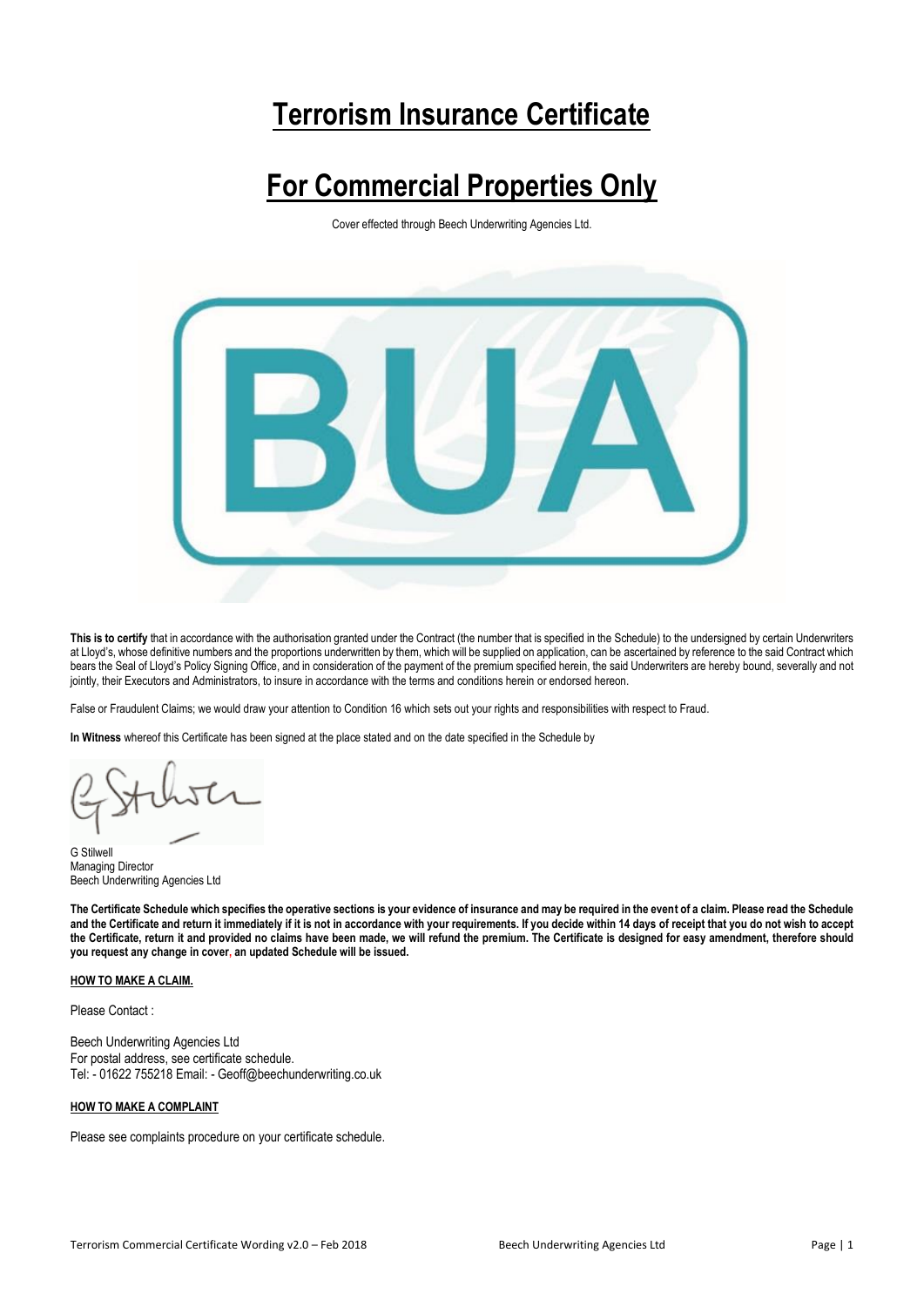#### **INSURING CLAUSE**

Subject to the exclusions, limits and conditions hereinafter contained, this Insurance insures property of the Insured and /or subsidiary and/or associated divisions as stated in the Schedule attaching and forming part of this Certificate (hereinafter referred to as the "Schedule") against physical loss or physical damage, arising from an occurrence during the period of this Certificate caused by an Act of Terrorism or Sabotage, or a Verified Threat as herein defined.

For the purpose of this Insurance, an Act of Terrorism means an act or series of acts, including the use of force or violence, of any person or group(s) of persons, whether acting alone or on behalf of or in connection with any organisation(s), committed for political, religious or ideological purposes including the intention to influence any government and/or to put the public in fear for such purposes.

For the purpose of this Insurance, an Act of Sabotage means a subversive act or series of such acts committed for political, religious or ideological purposes including the intention to influence any government and/or to put the public in fear for such purposes.

For the purpose of this Insurance, Verified Threat means a threat of an intention to cause physical damage, loss of life or bodily injury by an act of Terrorism or Sabotage and which poses an immediate and real risk of occurring within the vicinity of the premises.

Verified means either, (a) a threat that has been passed to you by the Police or an Officer of Her Majesty's Government; or (b) you have informed the Police immediately after you become aware of a device you suspect could be harmful at or within the vicinity of your premises.

Vicinity means within one mile of your premises.

#### **PROPERTY EXCLUDED - This Certificate does not cover physical loss or physical damage to:**

- **1.** Land or land values.
- **2.** Power transmission, feeder lines or pipelines not on the Insured's premises.
- **3.** Aircraft or any other aerial device, or watercraft.
- **4.** Any land conveyance, including vehicles, locomotives or rolling stock, unless such land conveyance is declared hereon and solely whilst located at the property insured herein at the time of its damage.
- **5.** Animals, plants and living things of all types.
- **6.** Property in transit not on the Insured's premises

## **CONDITIONS**

- **1. JOINT INSUREDS -** The Underwriters' total liability for any loss or losses sustained by any one or more of the Insureds under this Insurance will not exceed the sum insured shown in the Schedule. The Underwriters shall have no liability in excess of the sum insured whether such amounts consist of insured losses sustained by all of the Insureds or any one or more of the Insureds.
- **2. OTHER INSURANCE -** This Certificate shall be excess of any other insurance available to the Insured covering a loss covered hereunder except such other insurance which is written specifically as excess insurance over this Certificate. When this Certificate is written specifically in excess of other insurance covering the peril insured hereunder, this Certificate shall not apply until such time as the amount of the underlying insurance, (whether collectible or not), has been exhausted by loss and damage covered by this Certificate in excess of the deductible with respect to each and every covered loss.
- **3. SITUATION -** This Certificate insures property located at the addresses stated in the Schedule.
- **4. SUM INSURED -** The Underwriters hereon shall not be liable for more than the sum insured stated in the Schedule in respect of each occurrence and in the aggregate.
- **5. DEDUCTIBLE -** Each occurrence shall be adjusted separately and from each such amount the sum stated in the Schedule shall be deducted.
- **6. OCCURRENCE-** The term "Occurrence" shall mean any one loss and/or series of losses arising out of and directly occasioned by one Act or series of Acts of Terrorism or Sabotage for the same purpose or cause. The duration and extent of any one "Occurrence" shall be limited to all losses sustained by the Insured at the property insured herein during any period of 72 consecutive hours arising out of the same purpose or cause. However no such period of 72 consecutive hours may extend beyond the expiration of this Certificate unless the Insured shall first sustain direct physical damage by an Act of Terrorism or an Act of Sabotage prior to expiration and within said period of 72 consecutive hours nor shall any period of 72 consecutive hours commence prior to the attachment of this Certificate.
- **7. DEBRIS REMOVAL -** This Certificate also covers, within the sum insured, expenses incurred in the removal from the insured location of debris of property stated in the Schedule damaged by an Act of Terrorism or an Act of Sabotage. The cost of removal of debris shall not be considered in determination of the valuation of the property covered.
- **8. DUE DILIGENCE -** The Insured (or any of the Insured's agents, sub or co-contractors) must use due diligence and do (and concur in doing and permit to be done) everything reasonably practicable, including but not limited to taking precautions to protect or remove the insured property, to avoid or diminish any loss herein insured and to secure compensation for any such loss including action against other parties to enforce any rights and remedies or to obtain relief or indemnity.
- **9. PROTECTION MAINTENANCE -** It is agreed that any protection provided for the safety of the property insured shall be maintained in good order throughout the currency of this Certificate and shall be in use at all relevant times, and that such protection shall not be withdrawn or varied to the detriment of the interests of the Underwriters without their consent.
- **10. VALUATION -** It is understood that, in the event of damage, settlement shall be based upon the cost of repairing, replacing or reinstating (whichever is the least) property on the same site, or nearest available site (whichever incurs the least cost) with material of like kind and quality without deduction for depreciation, subject to the following provisions:

The repairs, replacement or reinstatement (all hereinafter referred to as "replacement") must be executed with due diligence and dispatch;

Until replacement has been effected the amount of liability under this Certificate in respect of loss shall be limited to the actual cash value at the time of loss;

If replacement with material of like kind and quality is restricted or prohibited by any by-laws, ordinance or law, any increased cost of replacement due thereto shall not be covered by this Certificate.

The Underwriters' liability for loss under this Certificate shall not exceed the smallest of the following amounts: -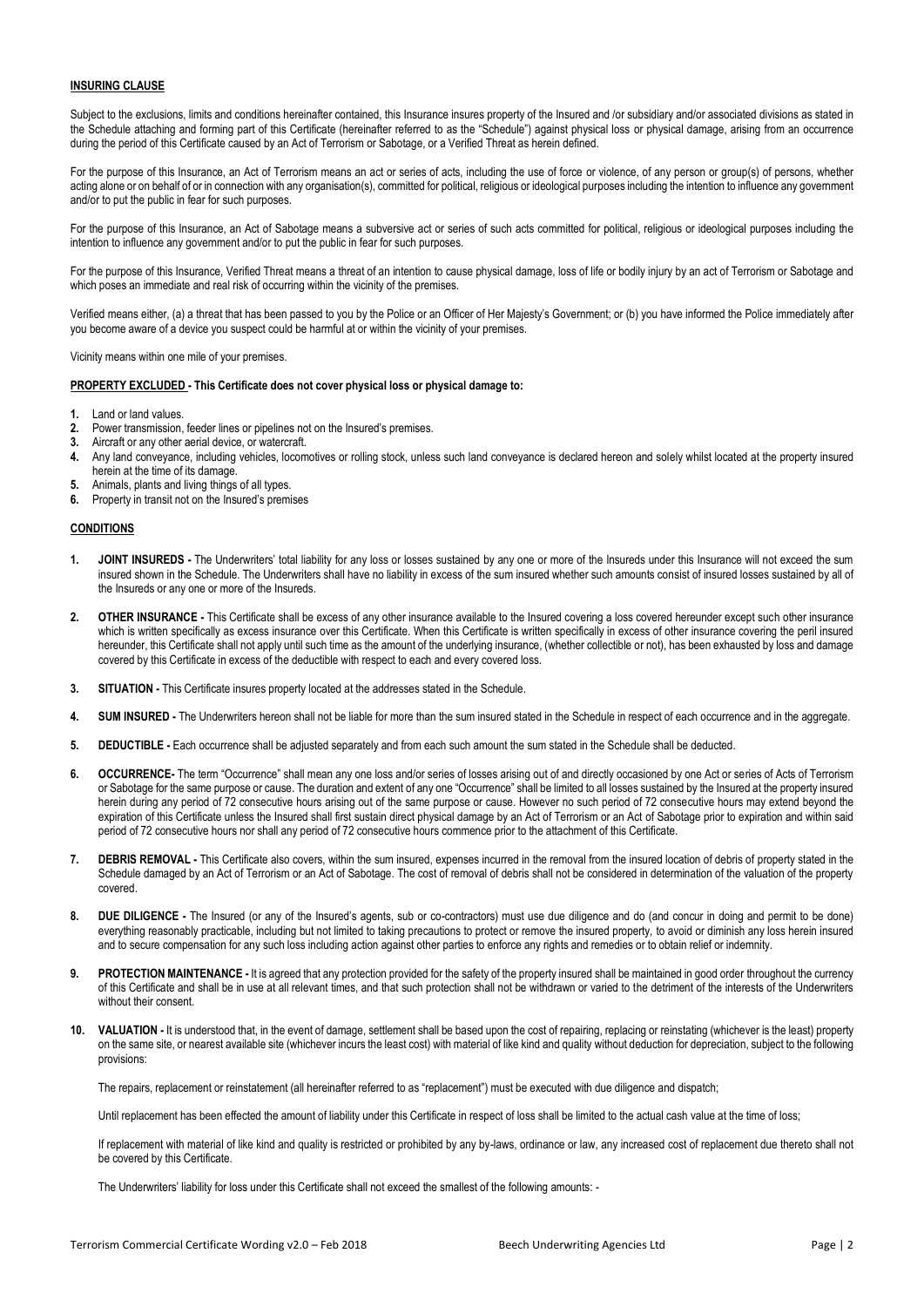The Certificate limit applicable to the destroyed or damaged property,

The replacement cost of the property or any part thereof which was intended for the same occupancy and use, as calculated at the time of the loss,

The amount actually and necessarily expended in replacing said property or any part thereof. The Underwriters will normally expect the Insured to carry out repair or replacement of the insured property, but if the Insured and the Underwriters agree that it is not practicable or reasonable to do this, the Underwriters will pay the Insured an amount based on the repair or replacement costs, less an allowance for fees and associated costs which are not otherwise incurred. The Underwriters will only pay the Insured up to the Sum Insured shown in the Schedule.

- **11. INCORRECT DECLARATION PENALTY -** If the values declared as stated in the Schedule are less than the correct insured values as determined above, then any recovery otherwise due hereunder shall be reduced in the same proportion that the values declared bear to the values that should have been declared, and the Insured shall co-insure for the balance.
- **12. NOTIFICATION OF CLAIMS -** The Insured, upon knowledge of any occurrence likely to give rise to a claim hereunder, shall give written advice as soon as reasonably practicable to the Underwriters and or the Agent, named for that purpose in the Schedule, who is to advise the Underwriters within seven (7) days of such knowledge of any occurrence and it is a condition precedent to the liability of Underwriters that such notification is given by the Insured as provided for by this Certificate. If the Insured makes a claim under this Insurance he must give the Underwriters such relevant information and evidence as may reasonably be required and co-operate fully in the investigation or adjustment of any claim. If required by the Underwriters, the Insured must submit to examination under oath by any person designated by the Underwriters.
- **13. PROOF OF LOSS -** The Insured shall render a signed and sworn proof of loss within sixty (60) days after the occurrence of a loss (unless such period be extended by the written agreement of Underwriters) stating the time, place and cause of loss, the interest of the Insured and all others in the property, the sound value thereof and the amount of loss or damage thereto.

If the Underwriters have not received such proof of loss within two years of the expiry date of this Certificate, they shall be discharged from all liability hereunder.

In any claim and/or action, suit or proceeding to enforce a claim for loss under this Certificate, the burden of proving that the loss is recoverable under this Policy and that no limitation or exclusion of this Certificate applies and the quantum of loss shall fall upon the Insured.

**14. SUBROGATION -** Any release from liability entered into in writing by the Insured prior to loss hereunder shall not affect this Certificate or the right of the Insured to recover hereunder. The right of subrogation against any of the Insured's subsidiary or affiliated companies or any other companies associated with the Insured through ownership or management is waived;

In the event of any payment under this Certificate, the Underwriters shall be subrogated to the extent of such payment to all the Insured's right of recovery therefore. The Insured shall execute all papers required, shall cooperate with Underwriters and, upon the Underwriters' request, shall attend hearings and trials and shall assist in effecting settlements, securing and giving evidence, attaining the attendance of witnesses and in the conduct of suits and shall do anything that may be necessary to secure such right. The Underwriters will act in concert with all other interests concerned (including the Insured) in the exercise of such rights of recovery. If any amount is recovered as a result of such proceedings, such amount shall be distributed in the following priorities:

- (i) Any interest, (including the Insured's), exclusive of any deductible or self-insured retention, suffering a loss of the type covered by this Policy and in excess of the coverage under this Certificate shall be reimbursed up to the amount of such loss (excluding the amount of the deductible);
- (ii) Out of the balance remaining, the Underwriters shall be reimbursed to the extent of payment under this Certificate;
- (iii) The remaining balance, if any, shall inure to the benefit of the Insured, or any insurer providing insurance primary to this Certificate, with respect to the amount of such primary insurance, deductible, self-insured retention, and/or loss of a type not covered by this Certificate.

The expense of all proceedings necessary to the recovery of any such amount shall be apportioned between the interests concerned, including that of the Insured, in the ratio of their respective recoveries as finally settled. If there should be no recovery and proceedings are instituted solely on the initiative of Underwriters, the expense thereof shall be borne by the Underwriters.

**15. SALVAGE AND RECOVERIES -** All salvages, recoveries and payments recovered or received subsequent to a loss settlement under this Certificate shall be applied as if recovered or received prior to the said settlement and all necessary adjustments shall be made by the parties hereto.

# **INSURANCE ACT 2015 - FRAUDULENT CLAIMS CLAUSE**

- 1) If the Insured makes a fraudulent claim under this insurance contract, the Insurer:
- a) Is not liable to pay the claim; and
- b) May recover from the Insured any sums paid by the Insurer to the Insured in respect of the claim; and
- c) May by notice to the Insured treat the contract as having been terminated with effect from the time of the fraudulent act.
- 2) If the Insurer exercises its right under clause (1) (c) above:
- a) The Insurer shall not be liable to the Insured in respect of a relevant event occurring after the time of the fraudulent act. A relevant event is whatever gives rise to
- the Insurer's liability under the insurance contract (such as the occurrence of a loss, the making of a claim, or the notification of a potential claim); and,
- b) The Insurer need not return any of the premiums paid.

# Fraudulent claims – group insurance

3) If this insurance contract provides cover for any person who is not a party to the contract ("a covered person"), and a fraudulent claim is made under the contract by or on behalf of a covered person, the Insurer may exercise the rights set out in clause (1) above as if there were an individual insurance contract between the Insurer and the covered person. However, the exercise of any of those rights shall not affect the cover provided under the contract for any other person.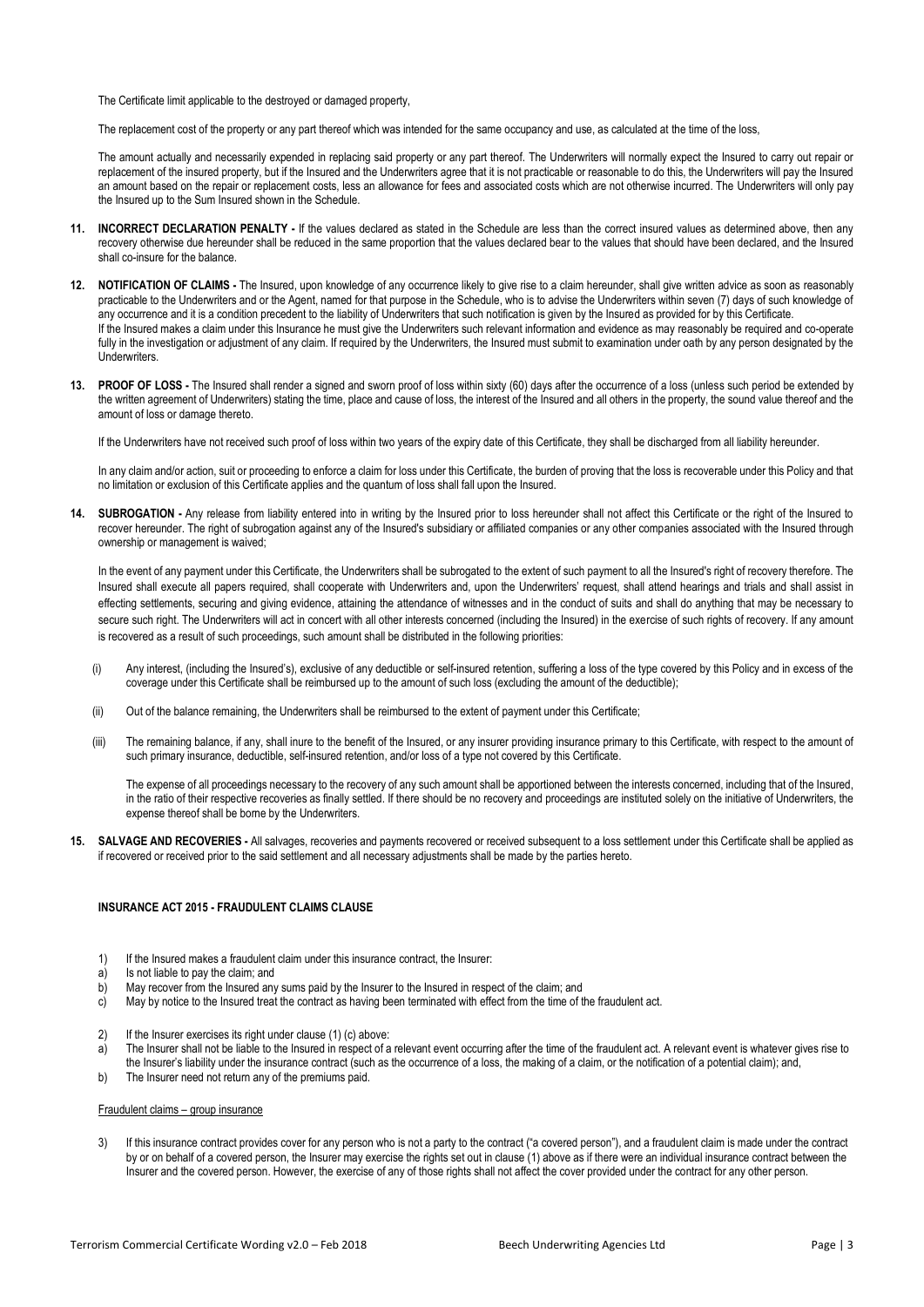Nothing in these clauses is intended to vary the position under the Insurance Act 2015.

LMA5256 16 March 2016

- **16. DUTY OF FAIR REPRESENTATION AND MISREPRESENTATION -** The Insured and/or Joint Insured must disclose to the insurers all material circumstances which it knows, or ought to know. An Insured or Joint Insured "ought to know" information that should reasonably have been revealed by a reasonable search of information available to it. If the Insured or Joint Insured fails to disclose all material information, or conceals / misrepresents a material fact or circumstance relating to this Insurance, then Insurers may avoid the contract and refuse to pay all claims. Insurers may not be required to return the premium paid. All remedies available to Insurers are contained in the Insurance Act 2015 Part 2 Section 8.
- **18 ABANDONMENT -** There shall be no abandonment to the Underwriters of any property.
- **19 INSPECTION AND AUDIT -** The Underwriters or their agents shall be permitted but not obligated to inspect the Insured's property at any time.

Neither the Underwriters' right to make inspections nor the making thereof nor any report thereon shall constitute an undertaking, on behalf of or for the benefit of the Insured or others, to determine or warrant that such property is safe.

The Underwriters may examine and audit the Insured's books and records at any time up to two years after the final termination of this Certificate, as far as they relate to the subject matter of this Insurance.

- **20 ASSIGNMENT -** Assignment or transfer of this Certificate shall not be valid except with the prior written consent of the Underwriters.
- **21 RIGHTS OF THIRD PARTIES EXCLUSION -** This Certificate is effected solely between the Insured and the Underwriters. This Certificate shall not confer any benefits on any third parties, including shareholders, and no such third party may enforce any term of this Certificate. This clause shall not affect the rights of the Insured.
- 22 **CANCELLATION** This Certificate may be cancelled by the Insured by giving written notice to Beech Underwriting Agencies Ltd at the address shown on the first page of this Certificate.

In the event of non-payment of premium this Certificate may be cancelled by or on behalf of the Underwriters by delivery to the Insured or by mailing to the Insured or the Agent by registered, certified, or other first class mail, at the Insured's address as shown in this Certificate, written notice stating when, not less than fifteen (15) days thereafter, the cancellation shall be effective. The mailing of such notice shall be sufficient proof of notice and this Certificate shall terminate at the date and hour specified in such notice.

 If the period of limitation relating to the giving of notice is prohibited or made void by any law controlling the construction thereof, such period shall be deemed to be amended so as to be equal to the minimum period of limitation permitted by such law.

**23 ARBITRATION –** This Certificate shall be subject to the rules of the London Court of International Arbitration (LCIA). If the Insured and Underwriters fail to agree in whole or in part regarding any aspect of this Certificate, each party shall, within ten (10) days after the demand in writing by either party, appoint a competent and disinterested arbitrator and the two (2) chosen shall before commencing the arbitration select a competent and disinterested umpire.

The arbitrators together shall determine such matters in which the Insured and Underwriters shall so fail to agree and shall make an award thereon and the award in writing of any two (2), duly verified, shall determine the same, and if they fail to agree, they will submit their differences to the umpire.

The parties to such arbitration shall pay the arbitrators respectively appointed by them and bear equally the expenses of the arbitration and the charges of the umpire.

- 24 **SEVERAL LIABILITY** The Underwriters' obligations under this Certificate are several and not joint and are limited solely to their individual subscriptions. The Underwriters are not responsible for the subscription of any co-subscribing Underwriter who for any reason does not satisfy all or part of its obligations.
- **25 LEGAL ACTION AGAINST UNDERWRITERS -** No one may bring a legal action against Underwriters unless:

There has been full compliance by the Insured with all of the terms of this Certificate; and the action is brought within two (2) years after the expiry or cancellation of this Certificate.

- **26 MATERIAL CHANGES -** The Insured shall notify the Underwriters of any change of circumstances which would materially affect this Insurance.
- **27 EXPERTS FEES -** This Insurance includes, within the sum insured, the necessary and reasonable fees of architects, surveyors, consulting engineers and other professional experts which are incurred in reinstating or repairing the insured property following damage insured under this Policy.
- **28 LAW AND JURISDICTION -** The construction, validity and performance of this Certificate shall be governed by the Law of England and all disputes which may arise under, out of, in connection with or in relation to the Certificate or to the determination of the amount of loss hereunder shall be submitted to arbitration at the London Court of International Arbitration in accordance with its rules at the date of such submission. The award rendered by the Arbitrator(s) shall be final and binding upon all parties and judgement thereon may be entered in any court having jurisdiction.

# **LOSSES EXCLUDED - This Certificate does not insure against:-**

Loss or damage arising directly or indirectly from nuclear detonation, nuclear reaction, nuclear radiation or radioactive contamination, however such nuclear detonation, nuclear reaction, nuclear radiation or radioactive contamination may have been caused.

Loss or damage occasioned directly or indirectly by war, invasion or warlike operations (whether war be declared or not), hostile acts of sovereign or local government entities, civil war, rebellion, revolution, insurrection, martial law, usurpation of power, or civil commotion assuming the proportions of or amounting to an uprising.

Loss by seizure or legal or illegal occupation unless physical loss or damage is caused directly by an Act of Terrorism or an Act of Sabotage.

Loss or damage caused by confiscation, nationalisation, requisition, detention, embargo, quarantine, or any result of any order of public or government authority which deprives the Insured of the use or value of its property, nor for loss or damage arising from acts of contraband or illegal transportation or illegal trade.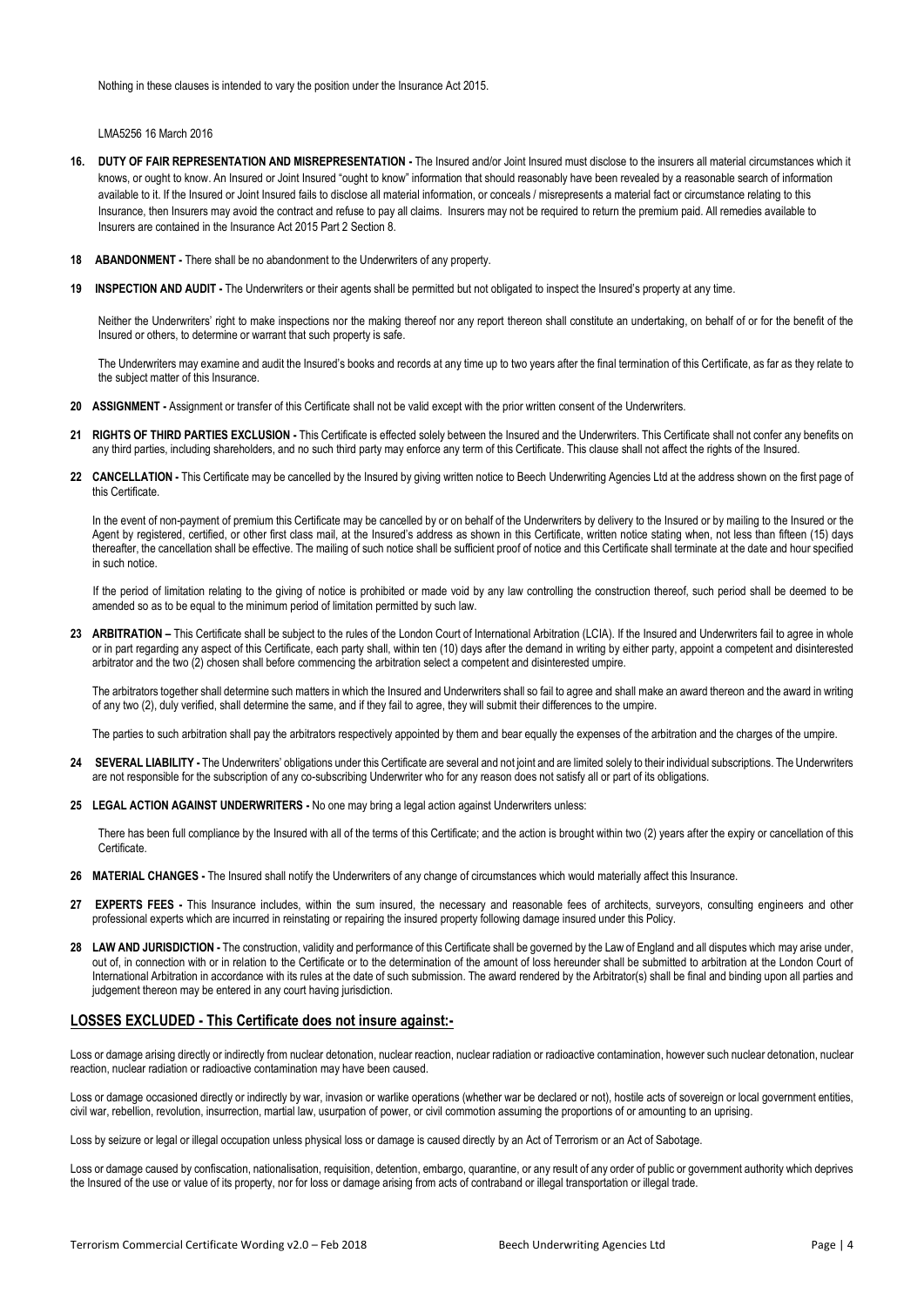Loss or damage directly or indirectly arising from or in consequence of the seepage and or discharge of pollutants or contaminants, which pollutants and contaminants shall include but not be limited to any solid, liquid, gaseous or thermal irritant, contaminant or toxic or hazardous substance or any substance the presence, existence or release of which endangers or threatens to endanger the health, safety or welfare of persons or the environment.

Loss or damage arising directly or indirectly from or in consequence of chemical or biological emission, release, discharge, dispersal or escape or chemical or biological exposure of any kind.

Loss or damage arising directly or indirectly from or in consequence of asbestos emission, release, discharge, dispersal or escape or asbestos exposure of any kind.

Any fine or penalty or other assessment which is incurred by the Insured or which is imposed by any court, government agency, public or civil authority or any other person.

Loss or damage by electronic means including but not limited to computer hacking or the introduction of any form of computer virus or corrupting or unauthorised instructions or code or the use of any electromagnetic weapon.

This exclusion shall not operate to exclude losses (which would otherwise be covered under this Certificate) arising from the use of any computer, computer system or computer software programme or any other electronic system in the launch and/or guidance system and/or firing mechanism of any weapon or missile.

Loss or damage caused by vandals or other persons acting maliciously or by way of protest or strikes, labour unrest, riots or civil commotion.

Loss or increased cost occasioned by any public or government or local or civil authority's enforcement of any ordinance or law regulating the reconstruction, repair or demolition of any property insured hereunder.

Loss or damage caused by measures taken to prevent, suppress or control actual or potential terrorism or sabotage unless agreed by Underwriters in writing prior to such measures being taken.

Any consequential loss or damage, loss of use, delay or loss of markets, loss of income, depreciation, reduction in functionality. Loss or damage caused by factors including but not limited to cessation, fluctuation or variation in, or insufficiency of, water, gas or electricity supplies and telecommunications or any type of service.

Loss or damage caused by or arising out of burglary, house - breaking, looting, theft or larceny.

Loss or damage caused by mysterious disappearance or unexplained loss.

Loss or damage directly or indirectly caused by mould, mildew, fungus, spores or other microorganism of any type, nature or description, including but not limited to any substance whose presence poses an actual or potential threat to human health.

#### **BUSINESS INTERRUPTION & OR LOSS OF RENT EXTENSION & OR INCREASED COST OF WORKING EXTENSION & OR LOSS OF METERED WATER EXTENSION.**

#### BUSINESS INTERRUPTION

In consideration of the premium paid, and subject to the EXCLUSIONS, CONDITIONS AND LIMITATIONS of the Certificate to which this Extension is attached, and also to the FOLLOWING ADDITIONAL CONDITIONS, EXCLUSIONS AND LIMITATIONS, this Certificate is extended to cover loss resulting from necessary Interruption of Business caused by Direct Physical Loss or Damage, or a verified Threat as covered by the Policy to which this Extension is attached, to the Property Insured.

In the event of such Direct Physical Loss or Damage, or a verified Threat, the Underwriters shall be liable for the actual loss sustained by the Insured resulting directly from such necessary Interruption of Business, but not exceeding the reduction in Gross Earnings, as defined hereafter, less charges and expenses which are not necessary during the Interruption of Business, for a period not to exceed the lesser of:-

- a) such length of time as would be required, with the exercise of due diligence and dispatch, to repair, rebuild or replace such part of the property as has been destroyed or damaged.
- or
- b) the calendar months stated in the Schedule
- or c) 7 days in respect of a verified threat after the applicable excess period

commencing with the date of such Direct Physical Loss or Damage, except for a verified Threat which will have an excess period of 24 hours and not limited by the expiration of this Certificate.

Due consideration shall be given to the continuation of normal charges and expenses, including payroll expenses, to the extent necessary to resume operations of the Insured with the same operational capability as existed immediately before the loss.

## **LOSS OF RENTAL INCOME EXTENSION & / or ALTERNATIVE ACCOMMODATION**

For the purposes of this Extension "Rental Income & or Alternative Accommodation" is defined as the sum of:-

- a) The anticipated gross rental income from tenant occupancy of the described property as furnished and equipped by the insured, and
- b) The amount of all charges which are the legal obligations of the tenants and which would otherwise be obligations of the Insured, and
- c) The fair rental value of any portion of such property which is occupied by the Insured.
- d) Additional cost of alternative accommodation, substantially the same as your existing accommodation which you have to pay for while the buildings cannot be lived in following loss or damage
- e) Cost of alternative accommodation for domestic pets, limited to cats and dogs only, up to a limit as shown on the schedule per event.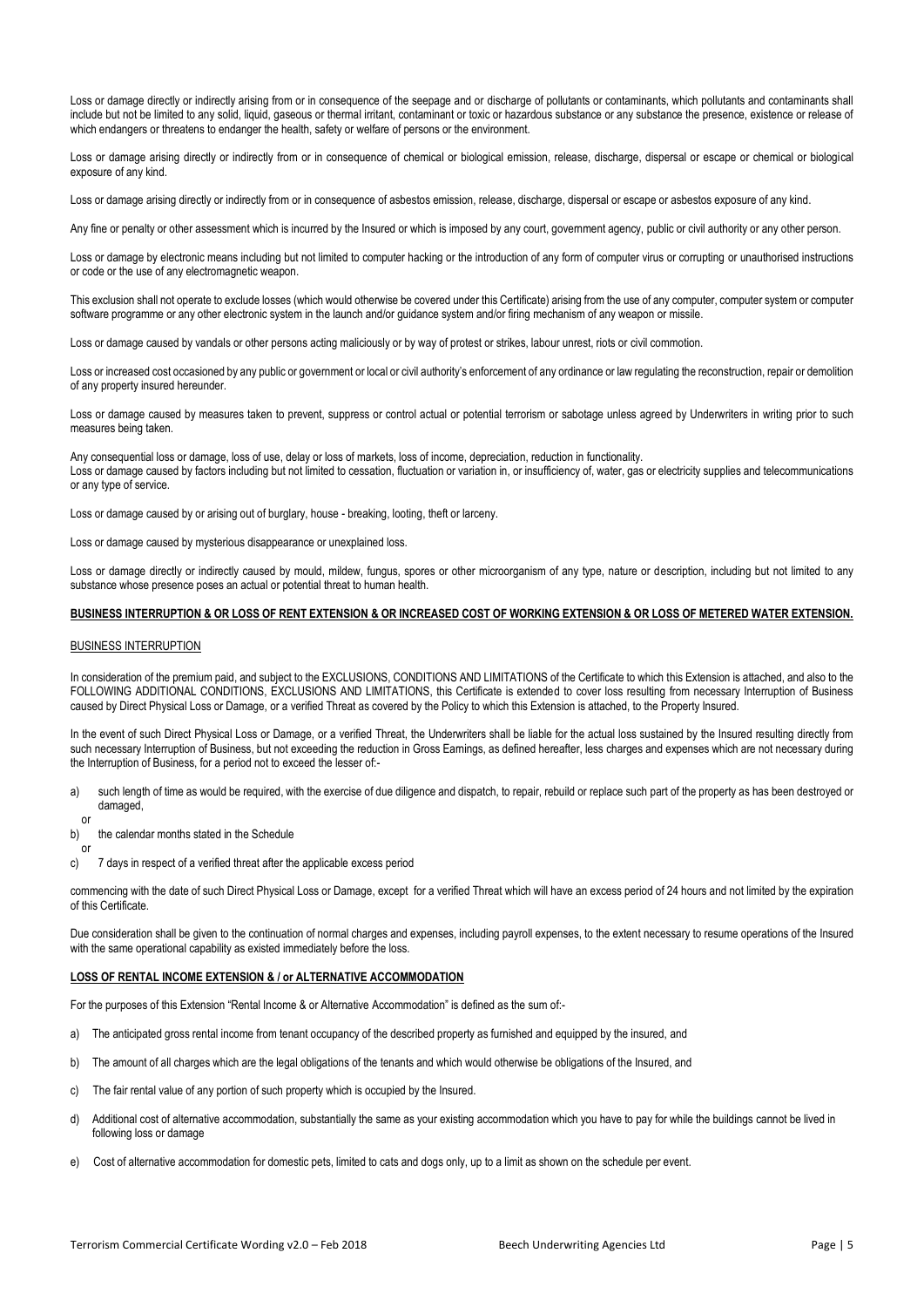f) Cost of up to seven nights alternative, emergency accommodation, to a limit as shown on the schedule per night, per occupier/tenant, as shown on the schedule per event. This shall be covered even where alternative accommodation is shown as 'not insured' in the schedule.

In determining Rental Income due consideration shall be given to the rental experience before the date of the damage or destruction and the probable experience thereafter had no loss occurred and the maximum amount payable shall not exceed the sum insured shown on the schedule.

#### **INCREASED COST OF WORKING**

#### **DEFINITIONS**

### 1. **INCREASED COST OF WORKING**

The additional expenditure beyond that recoverable under the Business Interruption Extension necessarily and reasonably incurred to continue the operation of the Insured's business as nearly as reasonably practicable during the Indemnity Period over and above the cost that would normally have been incurred to conduct the business during the same period had no loss or damage occurred, subject to the limit shown on the schedule.

## 2. **INDEMNITY PERIOD**

The period beginning with the date of an act or series of acts of Terrorism and/or Sabotage and ending not later than the end of the period specified in the Schedule during which the results of the business shall be affected in consequence of the act or series of acts of Terrorism and/or Sabotage.

## **LOSS OF METERED WATER EXTENSION:**

Loss of metered water is covered to a limit as shown on the schedule per event.

## **CONDITIONS**

**1. Direct Loss or Damage: -** No claim shall be payable under these Extensions unless and until a claim has been paid, or liability admitted, in respect of Direct Physical Loss or Damage to Property Insured, or a verified threat under the Certificate to which this Extension is attached and which directly gives rise to a financial loss.

This Condition shall not apply if no such payment shall have been made, or liability admitted, solely owing to the operation of a Deductible in said Certificate which excludes liability for losses below a specified amount.

**2. Values Declared (and Incorrect Declaration Penalty): -** The premium for this Extension has been based on a statement of individual values declared to and agreed by the Underwriters at the inception of the Policy and stated in the Schedule.

If any of the individual values declared are less than the equivalent amount of the Coinsurance percentage, as stated in the Schedule, of the Loss of Rental Income values, then any recovery otherwise due hereunder shall be reduced in the same proportion that the individual value(s) declared bear to the value(s) that should have been declared and the Insured shall co-insure for the balance.

**3. Resumption of Operations: -** If the Insured could reduce the loss of Rental Income,

- a) by complete or partial resumption of operation of the property,
- and/or b) by making use of Merchandise, Stock (Raw, In Process or Finished), or any other property at the Insured's locations or elsewhere,
- and/or
- c) by using or increasing operations elsewhere, then such possible reduction shall be taken into account in arriving at the amount of loss hereunder.

**4. Expenses to reduce Loss: -** This Extension also covers such expenses as are necessarily incurred for the purpose of reducing loss under this Extension (except expenses incurred to extinguish a fire), and, in respect of manufacturing risks, such expense, in excess of Normal, as would necessarily be incurred in replacing any Finished Stock used by the Insured to reduce loss under this Extension; but in no event to exceed the amount by which loss under this Extension is thereby reduced. Such expenses shall not be subject to the application of any contribution clause.

## **EXCLUSIONS**

This Extension does not insure against:-

- 1. an increase in loss resulting from interference at the insured premises, by strikers or other persons, with rebuilding, repairing or replacing the property or with the resumption or continuation of operation;
- 2. an increase in loss caused by the suspension, lapse, or cancellation of any lease, licence, contract, or order, unless such results directly from untenantability and then the Underwriters shall be liable for only such loss as affects the Insured's earnings or income during, and limited to, the period of indemnity covered under this Certificate;
- 3. an increase in loss caused by the enforcement of any ordinance or law regulating the use, reconstruction, repair or demolition of any property insured hereunder;
- 4. loss of market or any other consequential loss.

## **LIMITATIONS**

- 1. The Underwriters shall not be liable for more than the smaller of either:-
- a) any specific Loss of Rent Sum Insured stated in the Schedule; or,